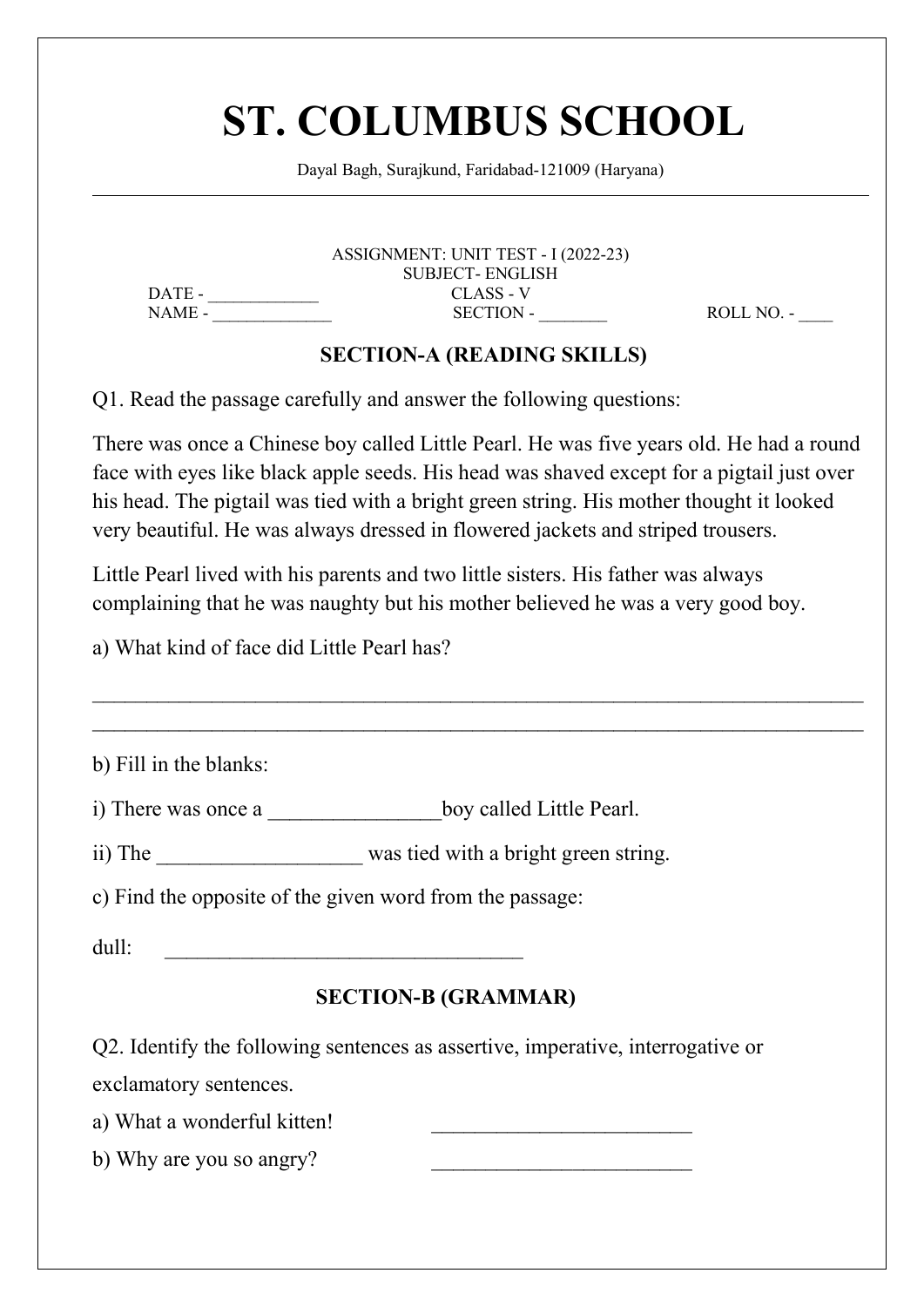|  |  | c) She is a good dancer. |
|--|--|--------------------------|
|  |  |                          |
|  |  |                          |

c) She is a good dancer.<br>
Q3. Make these sentences interrogative.<br>
a) They will come to the party. e) She is a good dancer.<br>
Q3. Make these sentences interrogative.<br>
a) They will come to the party.

c) She is a good dancer.<br>
Q3. Make these sentences interrogative.<br>
a) They will come to the party.<br>
b) She has gone to Mumbai to attend the dance competition. b) She is a good dancer.<br>
(23. Make these sentences interrogative.<br>
a) They will come to the party.<br>
b) She has gone to Mumbai to attend the dance competition.<br>
<br>
Q4. Make these sentences negative.<br>
a) Go out of this room. and the set of the set of the party.<br>
(a) They will come to the party.<br>
(a) They will come to the party.<br>
(b) She has gone to Mumbai to attend the dance competition.<br>
(b) Rekha has got good marks in all the subjects.

b) They will come to the party.<br>
b) She has gone to Mumbai to attend the dance competition.<br>
<br> **a**) Go out of this room.<br>
<br> **b**) Rekha has got good marks in all the subjects.<br>
<br>
Q5. Fill in the blanks with suitable subject a) \_\_\_\_\_\_\_\_\_\_\_\_\_\_\_\_\_\_ has black and white stripes. 24. Make these sentences negative.<br>
a) Go out of this room.<br>
b) Rekha has got good marks in all the subjects.<br>
25. Fill in the blanks with suitable subjects or predicates in the given sentences.<br>
a) \_\_\_\_\_\_\_\_\_\_\_\_\_\_\_\_\_\_\_\_\_\_\_ (4. Make these sentences negative.<br>
a) Go out of this room.<br>
b) Rekha has got good marks in all the subjects.<br>
Q5. Fill in the blanks with suitable subjects or predicates in the given sentences.<br>
a) \_\_\_\_\_\_\_\_\_\_\_\_\_\_\_\_\_\_\_\_\_\_\_ Q6. Write the types of nouns of the underlined words. a) People lost faith in democracy. \_\_\_\_\_\_\_\_\_\_\_\_\_\_\_\_\_\_\_\_\_\_

b) Mr.Verma is a doctor. \_\_\_\_\_\_\_\_\_\_\_\_\_\_\_\_\_\_\_\_\_\_ 25. Fill in the blanks with suitable subjects or predicates in the given sentences.<br>
(a)<br>
(b) Left in the blanks with suitable subjects or predicates in the given sentences.<br>
(b) Our fruits<br>
(b) Mr. Verma is a doctor.<br>
(c) Q5. Fill in the blanks with suitable subjects or predicates in the given sentences.<br>
a) Lee fruits the following sentences into plural form by changing the underlined words.<br>
a) People lost <u>faith</u> in democracy.<br>
b) <u>Mr. V</u> (2). The fruits<br>
a) The solutions what station stations where the tripes.<br>
a) Some boys<br>
Of Some boys<br>
Of Write the types of nouns of the underlined words.<br>
a) People lost <u>faith</u> in democracy.<br>
b) <u>Mr. Verma</u> is a doctor. b) The fruits<br>
c) Some boys<br>
Q6. Write the types of nouns of the underlined words.<br>
a) People lost <u>faith</u> in democracy.<br>
b) <u>Mr. Verma</u> is a doctor.<br>
c) Our <u>team</u> played well.<br>
Q7. Change the following sentences into plu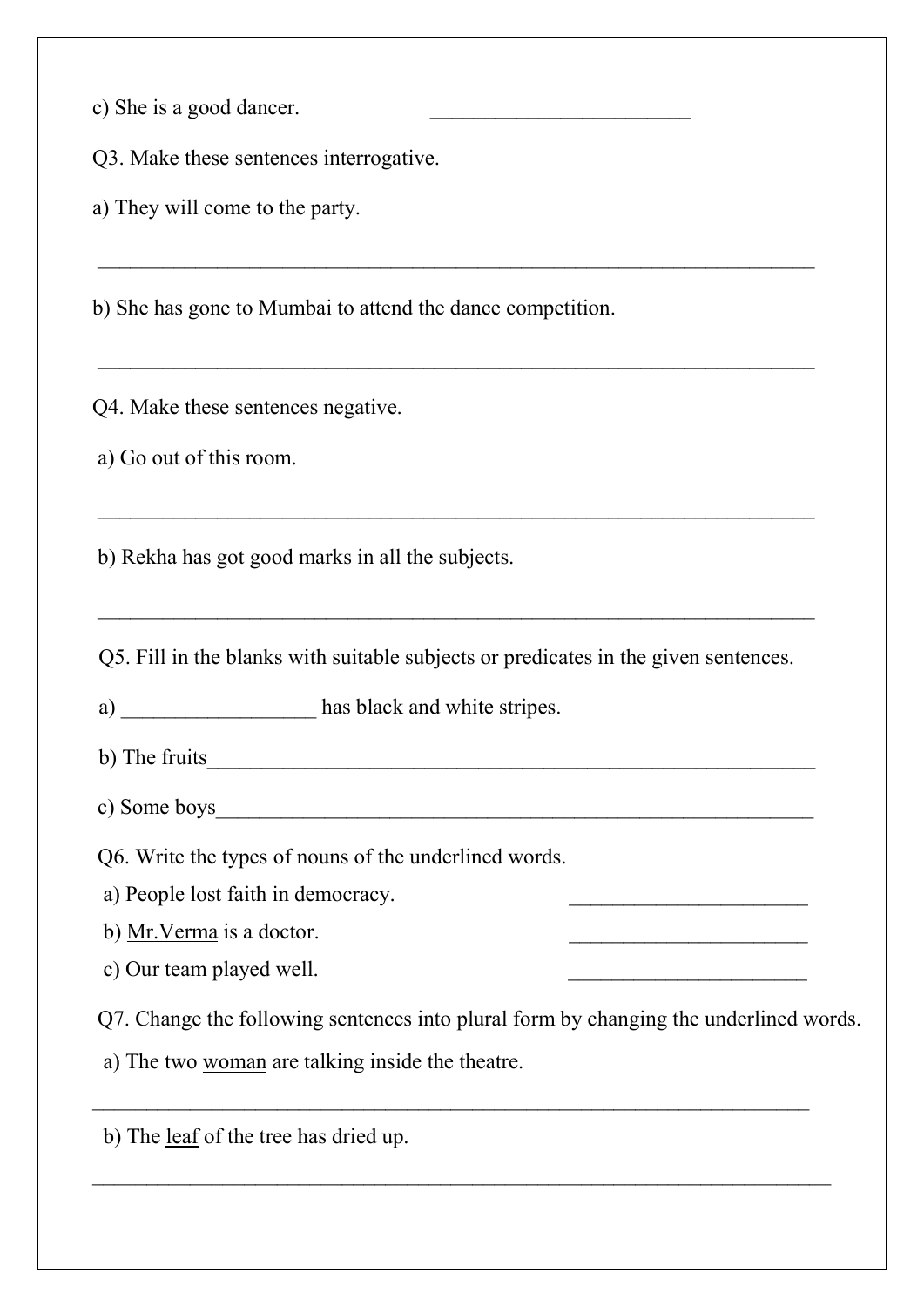Q8. Change the underlined nouns from masculine to feminine gender.<br>a) The <u>man</u> came in the morning. Q8. Change the underlined nouns from masculine to feminine gender.<br>
a) The <u>man</u> came in the morning.<br>
b) Our nephew went to Delhi OS. Change the underlined nouns from masculine to feminine gender.<br>
a) The <u>man</u> came in the morning.<br>
b) Our <u>nephew</u> went to Delhi.<br>
OP. Use apostrophe in the following groups of words.<br>
a) the saree of my mothers<br>
b) th

28. Change the underlined nouns from masculine to feminine gender.<br>
a) The <u>man</u> came in the morning.<br>
b) Our <u>nephew</u> went to Delhi.<br>
29. Use apostrophe in the following groups of words.<br>
a) the saree of my mothers<br>
b) th Q8. Change the underlined nouns from masculine to feminine gender.<br>
a) The <u>man</u> came in the morning.<br>
b) Our <u>nephew</u> went to Delhi.<br>
Q9. Use apostrophe in the following groups of words.<br>
a) the saree of my mothers<br>
b) th Q8. Change the underlined nouns from masculine to feminine gender.<br>
a) The <u>man</u> came in the morning.<br>
b) Our <u>nephew</u> went to Delhi.<br>
Q9. Use apostrophe in the following groups of words.<br>
a) the saree of my mothers<br>
b) th a) The <u>man</u> came in the morning.<br>
(a) Our <u>nephew</u> went to Delhi.<br>
(b) Our <u>nephew</u> went to Delhi.<br>
(b) Use apostrophe in the following groups of words.<br>
(a) the sare of my mothers<br>
(b) the trunk of the elephants<br>
(a) \_\_ b) Our <u>nephew</u> went to Delhi.<br>
199. Use apostrophe in the following groups of words.<br>
1) the saree of my mothers<br>
1) the trunk of the elephants<br>
10. Fill in the blanks with 'a', 'an' or 'the'.<br>
10. Fill in the blanks with c) Rakhi is a student of \_\_\_\_\_\_\_\_\_\_ architecture. (29. Use apostrophe in the following groups of words.<br>
(29. Use apostrophe in the following groups of words.<br>
(210. Fill in the blanks with 'a', 'an' or 'the'.<br>
(210. Fill in the blanks with 'a', 'an' or 'the'.<br>
(211. Rewr a) Kuhu is my niece. Kuhu is a student of engineering. \_\_\_\_\_\_\_\_\_\_\_\_\_\_\_\_\_\_\_\_\_\_\_\_\_\_\_\_\_\_\_\_\_\_\_\_\_\_\_\_\_\_\_\_\_\_\_\_\_\_\_\_\_\_\_\_\_\_\_\_\_\_\_\_\_\_

b) Mistu and Anku are brother and sister. Mistu and Anku are going to the coaching centre. \_\_\_\_\_\_\_\_\_\_\_\_\_\_\_\_\_\_\_\_\_\_\_\_\_\_\_\_\_\_\_\_\_\_\_\_\_\_\_\_\_\_\_\_\_\_\_\_\_\_\_\_\_\_\_\_\_\_\_\_\_\_\_\_\_\_\_ SECTION – C (LITERATURE) Compared to the set of the underlined nouns.<br>
(Capacity) Rakhi is a student of <u>entilling</u> using pronouns in place of the underlined nouns.<br>
(Capacity) Whilm is my niece. <u>Kuhu</u> is a student of engineering.<br>
(Capacity) Mi A) "The state is a student of the following using pronouns in place of the underlined nouns.<br>
(a) ILA is my niece. <u>Kuhu</u> is a student of engineering.<br>
(b) Mistu and Anku are brother and sister. <u>Mistu and Anku</u> are going b) Mistu and Anku are brother and sister. <u>Mistu and Anku</u> are going to the coaching<br>
entre.<br>
SECTION – C (LITERATURE)<br>
Q12. Who said these words and to whom?<br>
a) "Just leave it to us, Sire."<br>
b) "Get out of my house at on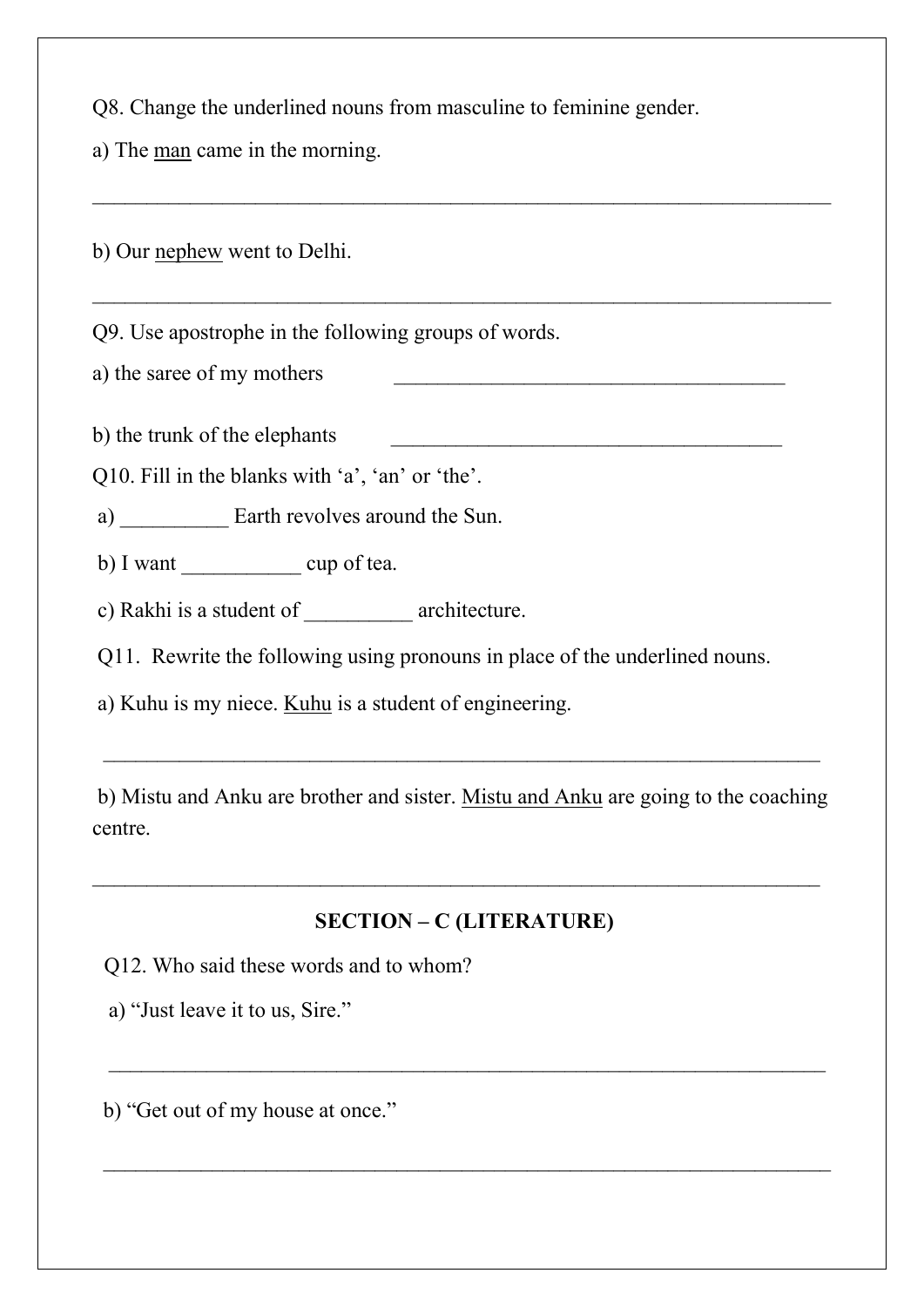Q13. Fill in the blanks.

a) lived in a small village in Japan.

b) The Americans were to build the \_\_\_\_\_\_\_\_\_\_\_\_\_\_ on which the Statue would stand.

c) The king was quick to spot a \_\_\_\_\_\_\_\_\_\_\_\_\_.

## **SECTION - D (WRITING SKILLS)**

Q14. Write an application to the principal of your school requesting her/him to allow you to change your section.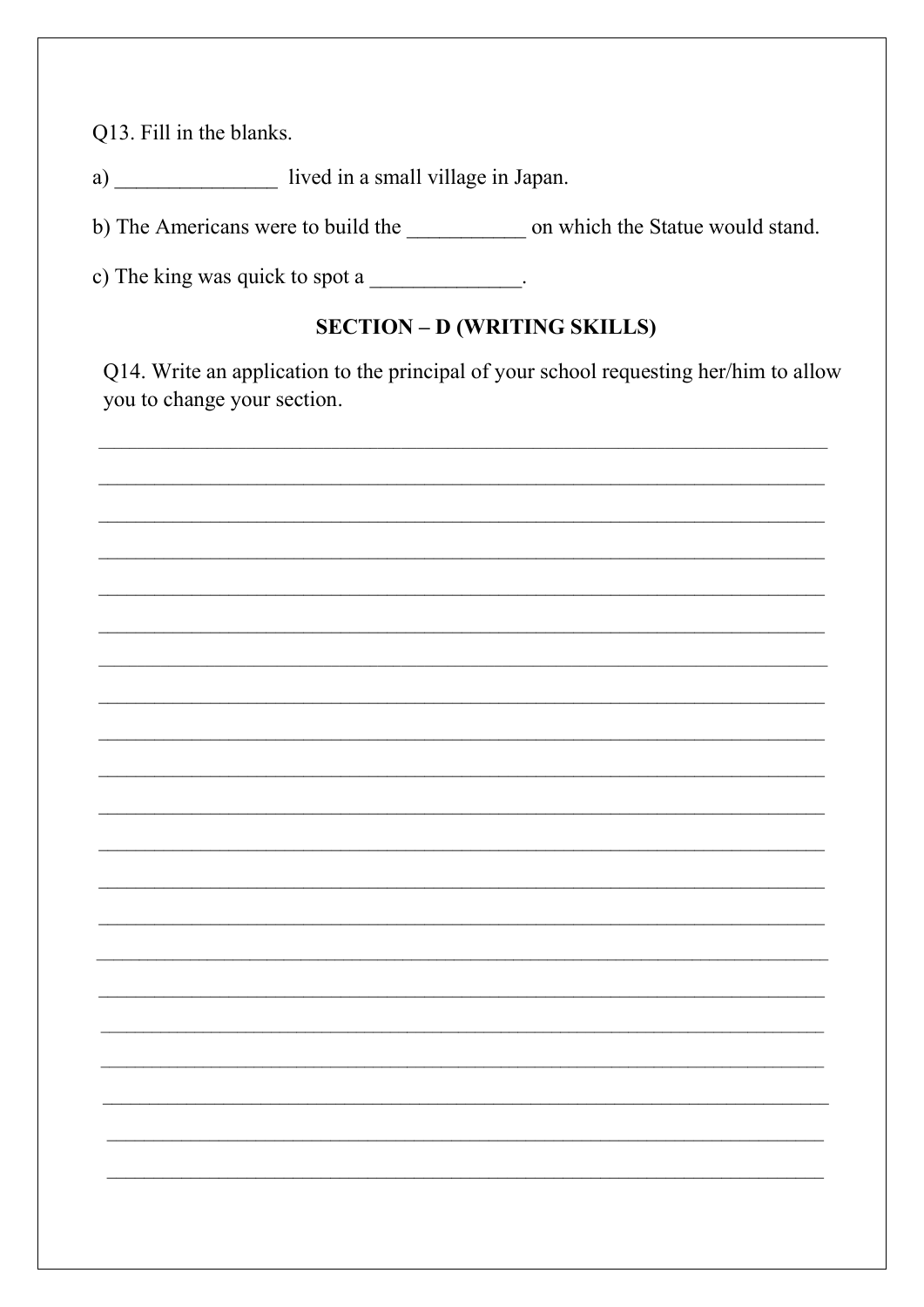| Dayal Bagh, Surajkund, Faridabad-121009 (Haryana)<br>ASSIGNMENT: UNIT TEST - I (2022-23)<br><b>SUBJECT-MATHEMATICS</b><br>$CLASS - V$<br>$NAME -$<br>$SECTION -$<br>ROLL NO. -<br>QA. Answer the following.<br>1) What will be the predecessor of $9,23,76,000$ ?<br>2) How many end points are there in a line? |
|------------------------------------------------------------------------------------------------------------------------------------------------------------------------------------------------------------------------------------------------------------------------------------------------------------------|
|                                                                                                                                                                                                                                                                                                                  |
|                                                                                                                                                                                                                                                                                                                  |
|                                                                                                                                                                                                                                                                                                                  |
|                                                                                                                                                                                                                                                                                                                  |
|                                                                                                                                                                                                                                                                                                                  |
| 3) Bar graph is also known as<br>graph.                                                                                                                                                                                                                                                                          |
| 4) Is 285 a reflex angle?                                                                                                                                                                                                                                                                                        |
| 5) The Roman numeral for 209 is ______________.                                                                                                                                                                                                                                                                  |
| 6) Write the smallest 7- digit number.                                                                                                                                                                                                                                                                           |
| 7) $29,221,628 - 1,000 =$                                                                                                                                                                                                                                                                                        |
| 8) Name the instrument used to measure and draw angles.                                                                                                                                                                                                                                                          |
| 9) Name the type of angle formed between the hands of a clock at 3 a.m_                                                                                                                                                                                                                                          |
|                                                                                                                                                                                                                                                                                                                  |
| QB. Solve the following.                                                                                                                                                                                                                                                                                         |
| 1) Name all the line segments in the given figure.                                                                                                                                                                                                                                                               |
| A                                                                                                                                                                                                                                                                                                                |
|                                                                                                                                                                                                                                                                                                                  |
| E<br>$\bf{B}$                                                                                                                                                                                                                                                                                                    |
|                                                                                                                                                                                                                                                                                                                  |
| D<br>C                                                                                                                                                                                                                                                                                                           |
| 2) Draw the angles of 90° and 160° with the help of protractor. Classify the<br>type of angles also.                                                                                                                                                                                                             |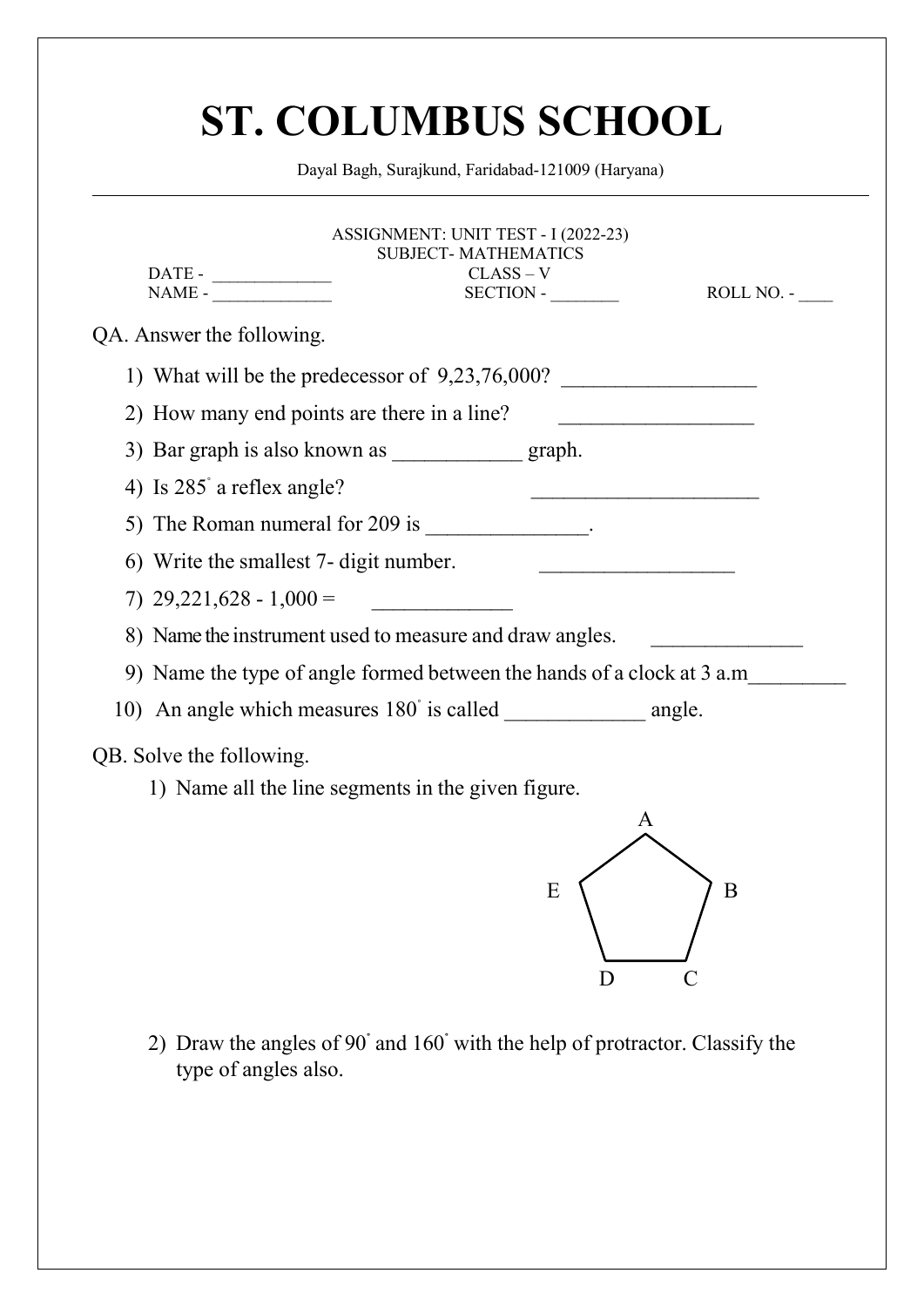- 3) Classify the angles as acute, obtuse, straight, reflex, zero, right and<br>complete using their measures.<br>(a)  $48^\circ =$  (c)  $190^\circ =$  (c)  $190^\circ$ Classify the angles as acute, obtuse, straight, reflex, zero, right and<br>
complete using their measures.<br>  $948^\circ =$  (c)  $190^\circ =$  (d)  $360^\circ =$  (d)  $360^\circ =$ (a) Classify the angles as acute, obtuse, straight, reflex, zero, right and complete using their measures.<br>
(a)  $48^\circ =$  (c)  $190^\circ =$  (d)  $360^\circ =$  (d)  $360^\circ =$ (b) 0˚ = \_\_\_\_\_\_\_\_\_\_\_\_\_\_\_\_\_\_ (d) 360˚ = \_\_\_\_\_\_\_\_\_\_\_\_\_\_\_ 4) The adjoining pie graph shows the number of different trees in a park. Read<br>the pie graph and answer the following questions. Classify the angles as acute, obtuse, straight, reflex, zero, right and<br>
complete using their measures.<br>  $(48^{\circ} =$  (c)  $190^{\circ} =$  (d)  $360^{\circ} =$  (d)  $360^{\circ} =$  (d)  $360^{\circ} =$  (d)  $360^{\circ} =$  (d)  $360^{\circ} =$  (d)  $360^{\circ} =$ 
	-



Ans:

trees?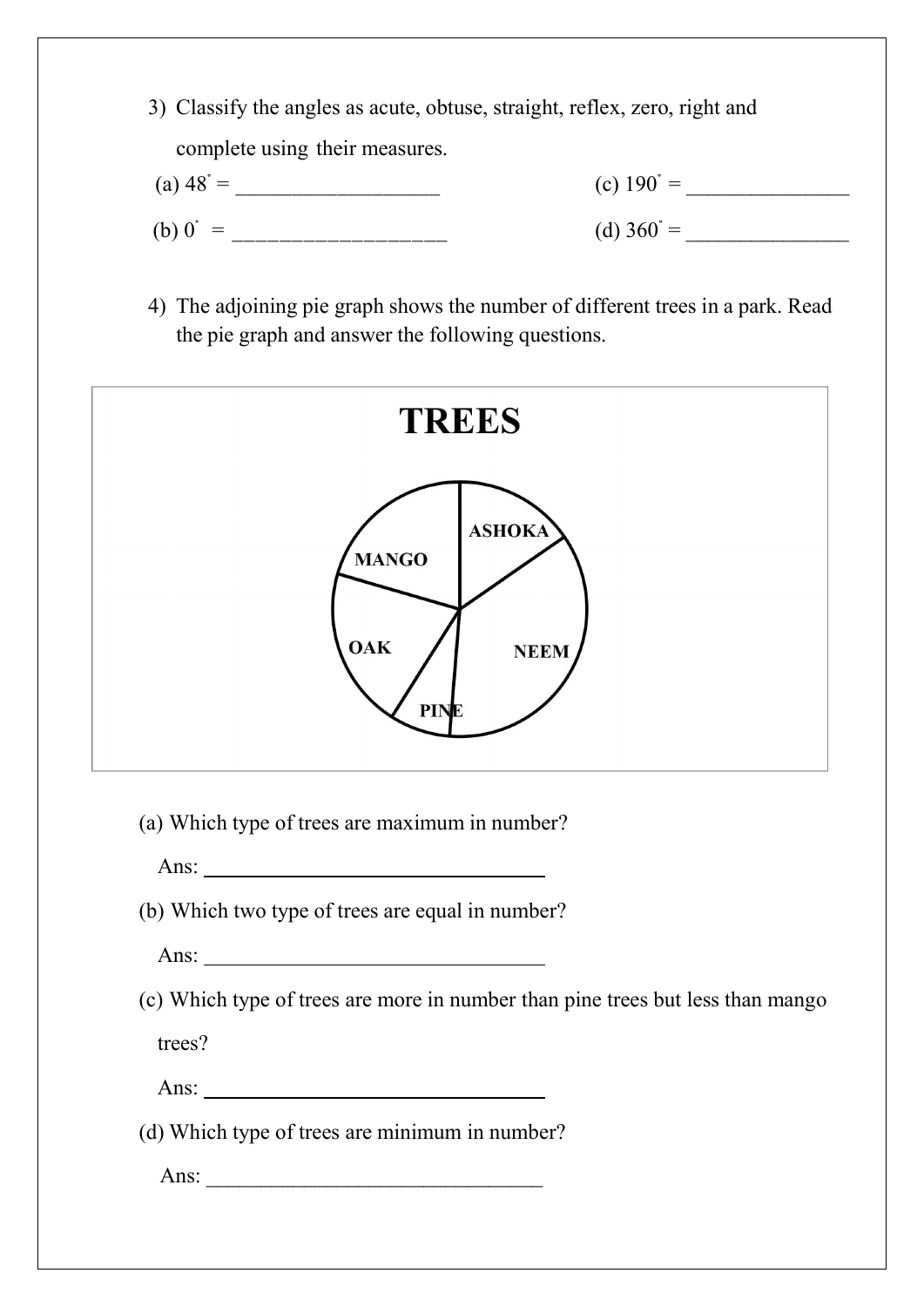- 5) A dam pumped 1,42,39,053 gallons of water in May. It pumped 80,46,190 gallons in June. How much water is pumped in all? A dam pumped 1,42,39,053 gallons of water in May. It pumped 80,46,190 gallons in June. How much water is pumped in all?
- 6) By how much is the difference between 8, 14, 52, 988 and 3, 21, 53, 209 less than 6 crore? By how much is the difference between 8, 14, 52, 988 and 3, 21, than 6 crore? 900 By how much is the difference between 8, 14, 52, 988 and 3, 21, 53, 209 less<br>than 6 crore?<br>Than 6 crore?<br>Than 6 crore?<br>Than 6 crore?<br>Than 6 crore?<br>Than 6 crore?<br>Than 8 compared in Roman Numerals.<br>a) XXXVIII – XXI<br>b) X By how much is the difference between 8, 14, 52, 988 and 3, 21, 53, 209 less<br>than 6 crore?<br>Solve the following and write the answers in Roman Numerals.<br>a) XXXVIII – XXI b) XI + XVII
-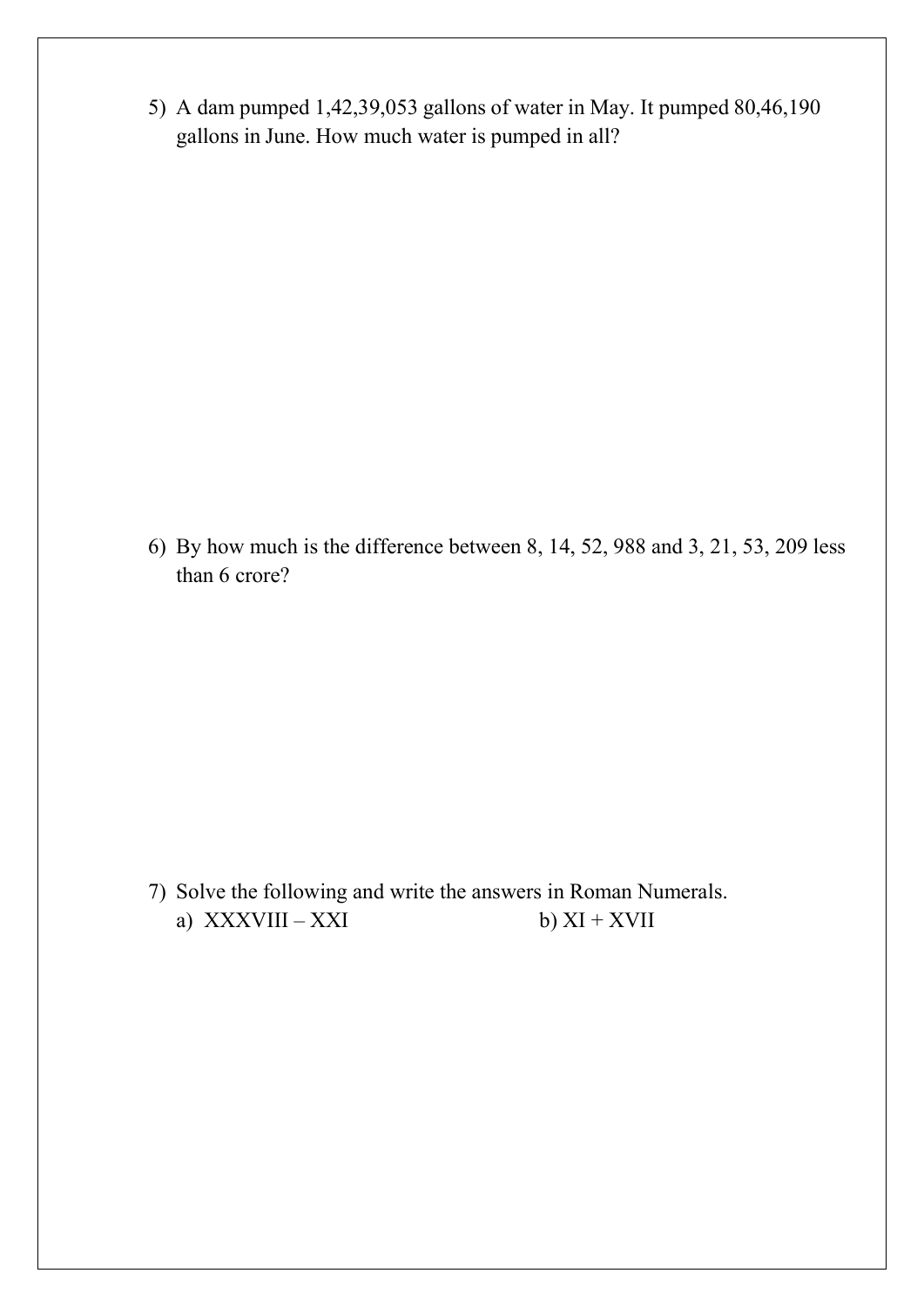# **ACTIVITY**

- 8) Learn tables from 2 to 15.<br>
ACTIVITY<br>
1. Make the shape of cube and cuboid using waste material from home and<br>
decorate it. Measure its length, breadth and height of the shape made. Find the 1. Make the shape of cube and cuboid using waste material from home and<br>
decorate it. Measure its length, breadth and height of the shape made. Find the<br>
volume of it. (Formula - Volume = 1 x b x h)<br>
2. Collect five pictu Learn tables from 2 to 15.<br>
TIVITY<br>
Make the shape of cube and cuboid using waste material from home and<br>
decorate it. Measure its length, breadth and height of the shape made. Find the<br>
volume of it. (Formula - Volume = Learn tables from 2 to 15.<br>
TIVITY<br>
Make the shape of cube and cuboid using waste material from home and<br>
decorate it. Measure its length, breadth and height of the shape made. Find the<br>
volume of it. (Formula - Volume = 2. Collect five pictures of cube and cuboid using waste material from home and<br>
1. Make the shape of cube and cuboid using waste material from home and<br>
decorate it. Measure its length, breadth and height of the shape mad Learn tables from 2 to 15.<br>
TIVITY<br>
Make the shape of cube and cuboid using waste material from home and<br>
decorate it. Measure its length, breadth and height of the shape made. Find the<br>
volume of it. (Formula - Volume = 3. Cross Puzzle-<br>
Write the numbers of cube and cuboid using waste material from homological it. Measure its length, breadth and height of the shape number of it. (Formula - Volume =  $1 \times b \times h$ )<br>
2. Collect five pictures o WITY<br>
WITY<br>
the the shape of cube and cuboid using waste material from home and<br>
corate it. Measure its length, breadth and height of the shape made. Find the<br>
ume of it. (Formula - Volume = 1 x b x h)<br>
llect five picture Learn tables from 2 to 15.<br>
TIVITY<br>
Make the shape of cube and cuboid using waste material from home and<br>
decorate it. Measure its length, breadth and height of the shape made. Find the<br>
volume of it. (Formula - Volume = For tables from 2 to 15.<br>
WITY<br>
Ace the shape of cube and cuboid using waste material from home and<br>
corate it. Measure its length, breadth and height of the shape made. Find the<br>
ume of it. (Formula - Volume = 1 x b x h) Follow the shape of cube and cuboid using waste material from home and<br>
surfly<br>
the the shape of cube and cuboid using waste material from home and<br>
corate it. Measure its length, breadth and height of the shape made. Fin
- 
- 



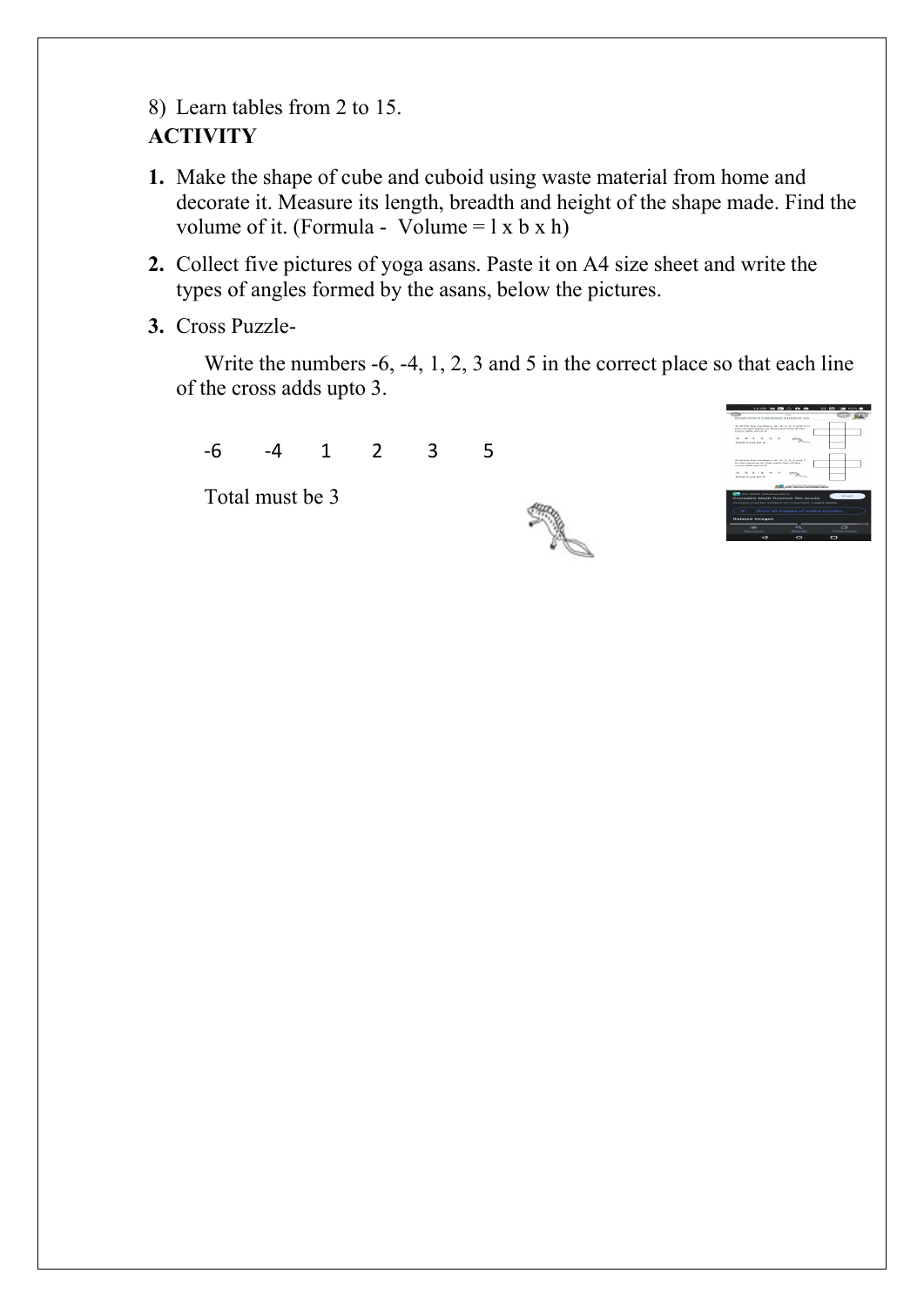|                                                           | <b>ST. COLUMBUS SCHOOL</b>                                                                                                                                                                                                     |                                                 |
|-----------------------------------------------------------|--------------------------------------------------------------------------------------------------------------------------------------------------------------------------------------------------------------------------------|-------------------------------------------------|
|                                                           | Dayal Bagh, Surajkund, Faridabad-121009 (Haryana)                                                                                                                                                                              |                                                 |
|                                                           |                                                                                                                                                                                                                                |                                                 |
| $NAME -$<br>QI. Fill in the blanks.                       | ASSIGNMENT: UNIT TEST - I (2022-23)<br><b>SUBJECT- SCIENCE</b><br>$CLASS - V$<br>SECTION -                                                                                                                                     | ROLL NO. -                                      |
|                                                           |                                                                                                                                                                                                                                |                                                 |
|                                                           | 2. The largest seed in the world comes from the the state of the state of the state of the state of the state of the state of the state of the state of the state of the state of the state of the state of the state of the s |                                                 |
|                                                           | 3. Under ground stem like potato and ginger have _________________ on them.                                                                                                                                                    |                                                 |
| 4. Seed leaves are also known as _______________________. |                                                                                                                                                                                                                                |                                                 |
| 5. grows into the root of the plant.                      |                                                                                                                                                                                                                                |                                                 |
|                                                           | 6. The method by which the seeds of a plant are scattered is called ________.                                                                                                                                                  |                                                 |
|                                                           | 7. Reproduction through root, stem and leaf is known as ___________.                                                                                                                                                           |                                                 |
| 8. ____________ is an example of underground stem.        |                                                                                                                                                                                                                                |                                                 |
| QII. Give one example for the following.                  |                                                                                                                                                                                                                                |                                                 |
| 1. Seed dispersed by wind                                 |                                                                                                                                                                                                                                |                                                 |
| 2. Dicotyledonous seed                                    |                                                                                                                                                                                                                                | <u> 1989 - Johann Barbara, martxa alemani</u> a |
| 3. Plants reproduce from Cones                            |                                                                                                                                                                                                                                |                                                 |
| 4. Seed dispersed by water                                |                                                                                                                                                                                                                                |                                                 |
| QIII. Give one word for the following.                    |                                                                                                                                                                                                                                |                                                 |
| 1. Transfer of pollen grains                              |                                                                                                                                                                                                                                |                                                 |
| 2. Baby plant inside the cotyledons                       |                                                                                                                                                                                                                                |                                                 |
| 3. Outermost green leafy structure in a flower            |                                                                                                                                                                                                                                |                                                 |
|                                                           |                                                                                                                                                                                                                                |                                                 |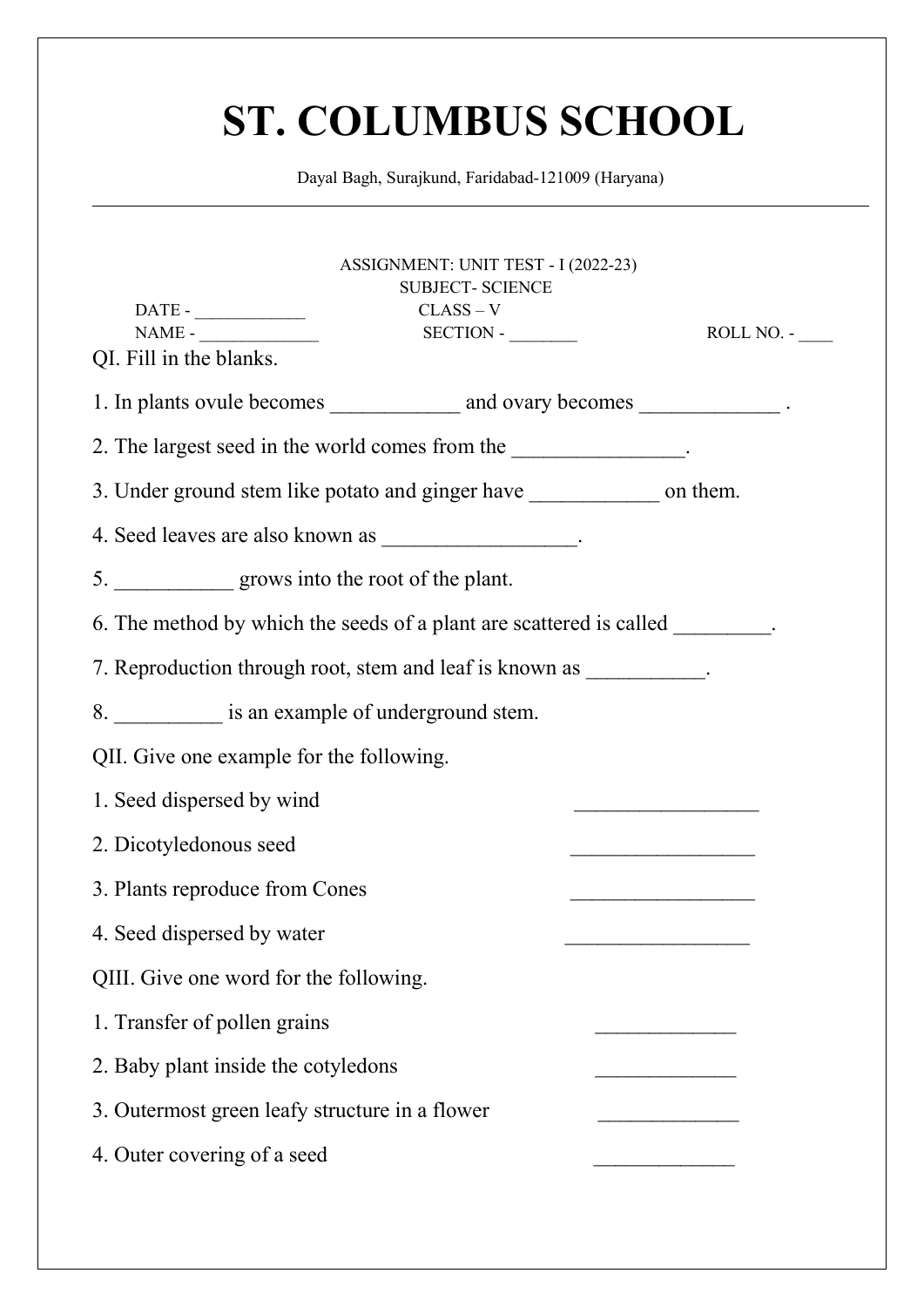|  | 5. Tiny opening of a seed coat |  |  |
|--|--------------------------------|--|--|
|  |                                |  |  |

QIV Answer the following questions.

1. Define adapation.

2. Write a difference between monocotyledon and dicotyledon.

3. All the seeds do not grow into a new plant. Why?

4. Draw a neat labeled diagram of dicot seed.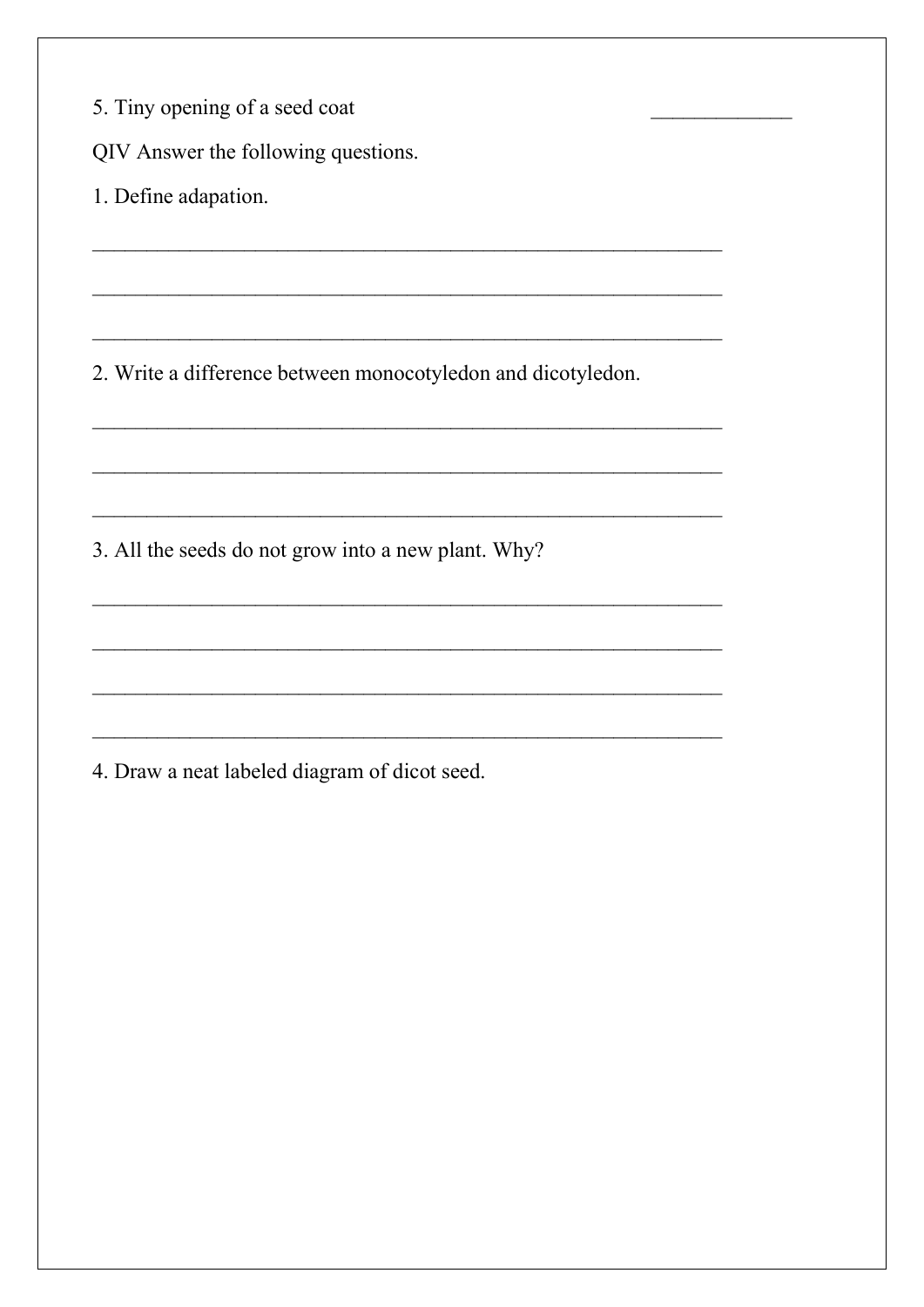|                           | Dayal Bagh, Surajkund, Faridabad-121009 (Haryana)                              |                                                                |            |
|---------------------------|--------------------------------------------------------------------------------|----------------------------------------------------------------|------------|
|                           | $CLASS - V$                                                                    | ASSIGNMENT: UNIT TEST - I (2022-23)<br>SUBJECT- SOCIAL SCIENCE |            |
| $NAME -$                  |                                                                                | $SECTION -$                                                    | ROLL NO. - |
| Q1. Fill in the blanks.   |                                                                                |                                                                |            |
|                           | a. The big land masses on the Earth's surface are called                       |                                                                |            |
|                           |                                                                                |                                                                |            |
|                           | c. The half of the Earth above the Equator is called the __________Hemisphere. |                                                                |            |
|                           | d. The is the most important line of latitude.                                 |                                                                |            |
| Q2. Give one word answer. |                                                                                |                                                                |            |
|                           | a. The Latitudes are measured in                                               |                                                                |            |
|                           | b. Which location tells the exact position where a place is located?           |                                                                |            |
|                           | c. Which is the second largest ocean in the world?                             |                                                                |            |
|                           | d. Name one of the Indian research station in Antarctica.                      |                                                                |            |
| Q3. Write True or False.  |                                                                                |                                                                |            |
|                           | a. The journey of Ferdinand Magellan proved that the Earth is flat.            |                                                                |            |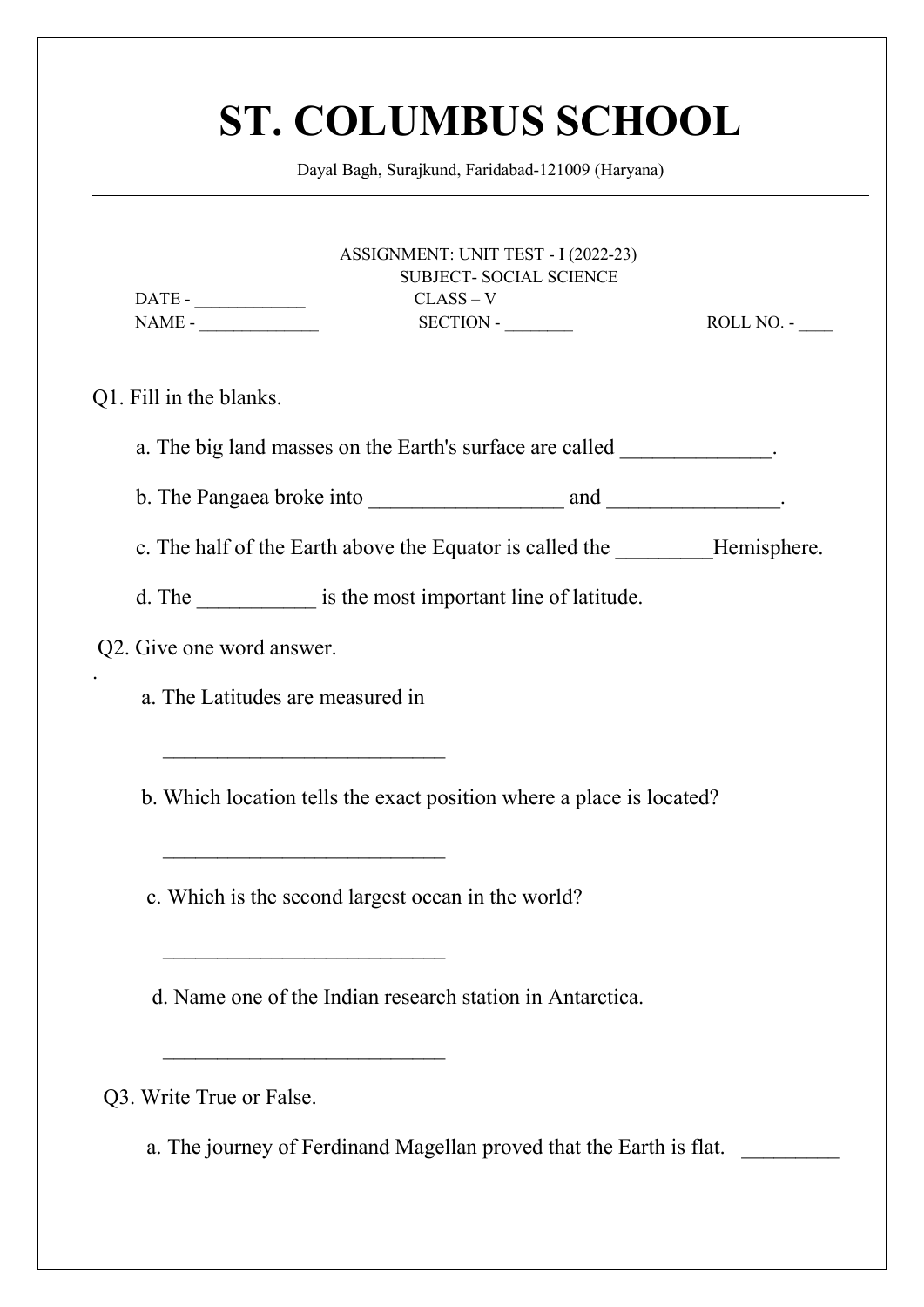| b. Southern Ocean is the smallest ocean in the world.                                      |  |
|--------------------------------------------------------------------------------------------|--|
| c. Longitudes are imaginary lines running parallel to the Equator.                         |  |
| d. The Royal Observatory at Greenwich is famous for the location of the<br>Prime Meridian. |  |
| Q4. Define.                                                                                |  |
| a. bay-                                                                                    |  |
|                                                                                            |  |
| $b. \,  \text{axle--}$                                                                     |  |
| <u> 1989 - Johann Stoff, amerikansk politiker (d. 1989)</u><br>Q5. Answer the following.   |  |
| 1. What do you know about International Date Line?                                         |  |
|                                                                                            |  |
| Q6. Draw a neat and well labeled diagram of 'Important Parallels'.                         |  |
|                                                                                            |  |
|                                                                                            |  |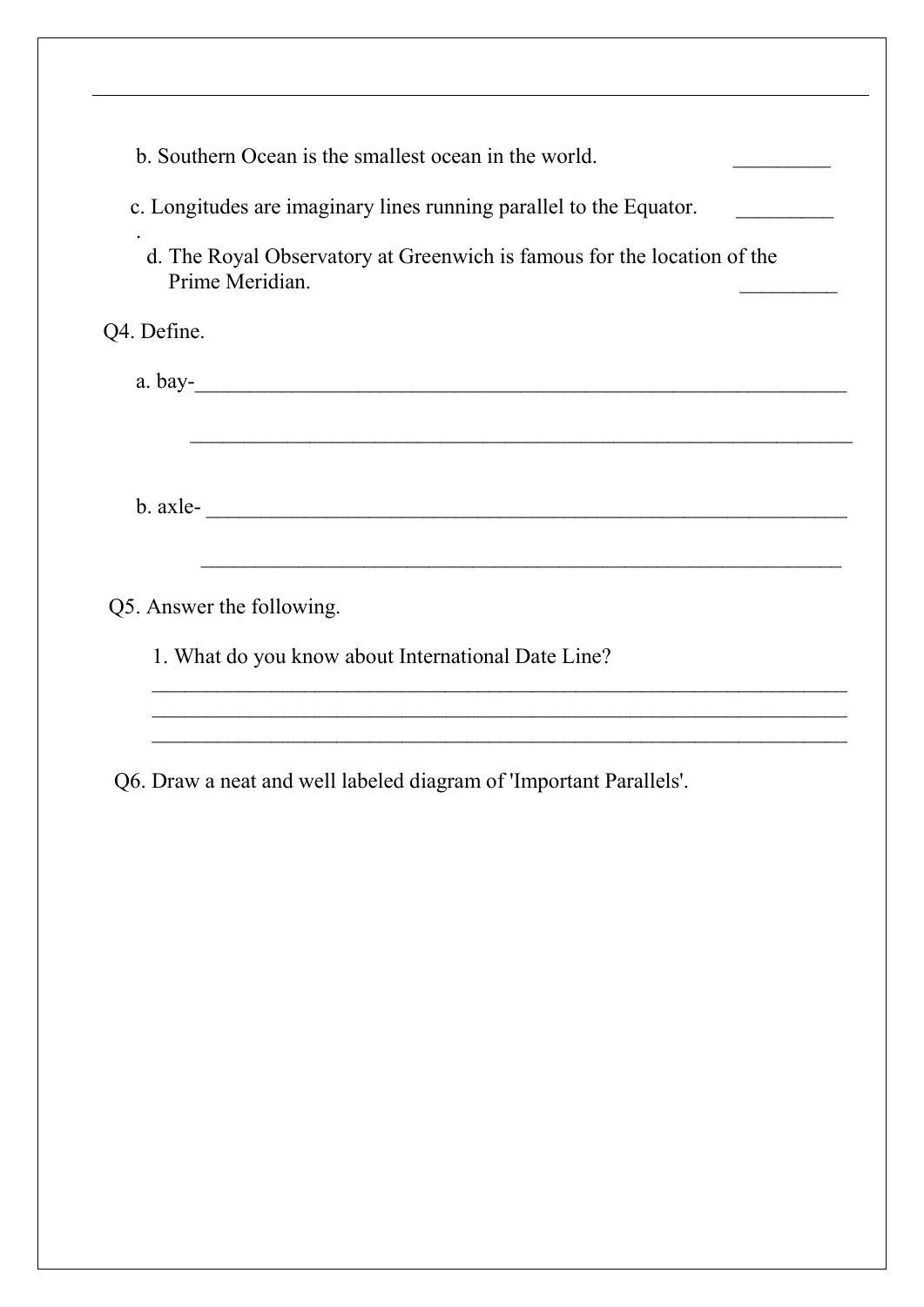| <b>ST. COLUMBUS SCHOOL</b>                                                                                  |                                                 |
|-------------------------------------------------------------------------------------------------------------|-------------------------------------------------|
| Dayal Bagh, Surajkund, Faridabad-121009 (Haryana)                                                           |                                                 |
| ASSIGNMENT: UNIT TEST - I (2022-23)<br>SUBJECT- GENERAL KNOWLEDGE<br>$CLASS - V$<br>$NAME -$<br>$SECTION -$ | ROLL NO. -                                      |
| Q1. Fill in the blanks:                                                                                     |                                                 |
| a. There are spokes in the Chakra of our National Flag.                                                     |                                                 |
| was the first woman pilot of the Indian Navy.<br>$\mathbf b$ .                                              |                                                 |
| is the temple situated in China, which has the copper<br>$\mathbf{c}$ .                                     |                                                 |
| Buddha statue built in it.                                                                                  |                                                 |
| d. Eden Gardens is the largest cricket stadium in                                                           | the contract of the contract of the contract of |
| is the longest dam in India.<br>e.                                                                          |                                                 |
| Q2. State true or false:                                                                                    |                                                 |
| a. There are 29 states and 7 union territories in India.                                                    |                                                 |
| b. Hima Das is also known as India's 'Dhing Express'.                                                       |                                                 |
| c. Kiran Bedi was India's first woman President.                                                            |                                                 |
| d. Dabolim Airport is located in Goa.                                                                       |                                                 |
| e. Machu Picchu is located in Peru.                                                                         |                                                 |
| Q3. Give one word answer:                                                                                   |                                                 |
| a. The largest tree in the world by total volume of its trunk                                               |                                                 |
| b. The deepest ocean                                                                                        |                                                 |
| c. The first Indian to go into space                                                                        |                                                 |
| d. Japan's most aesthetic station buildings                                                                 |                                                 |
| e. Germany's most popular sporting venue                                                                    |                                                 |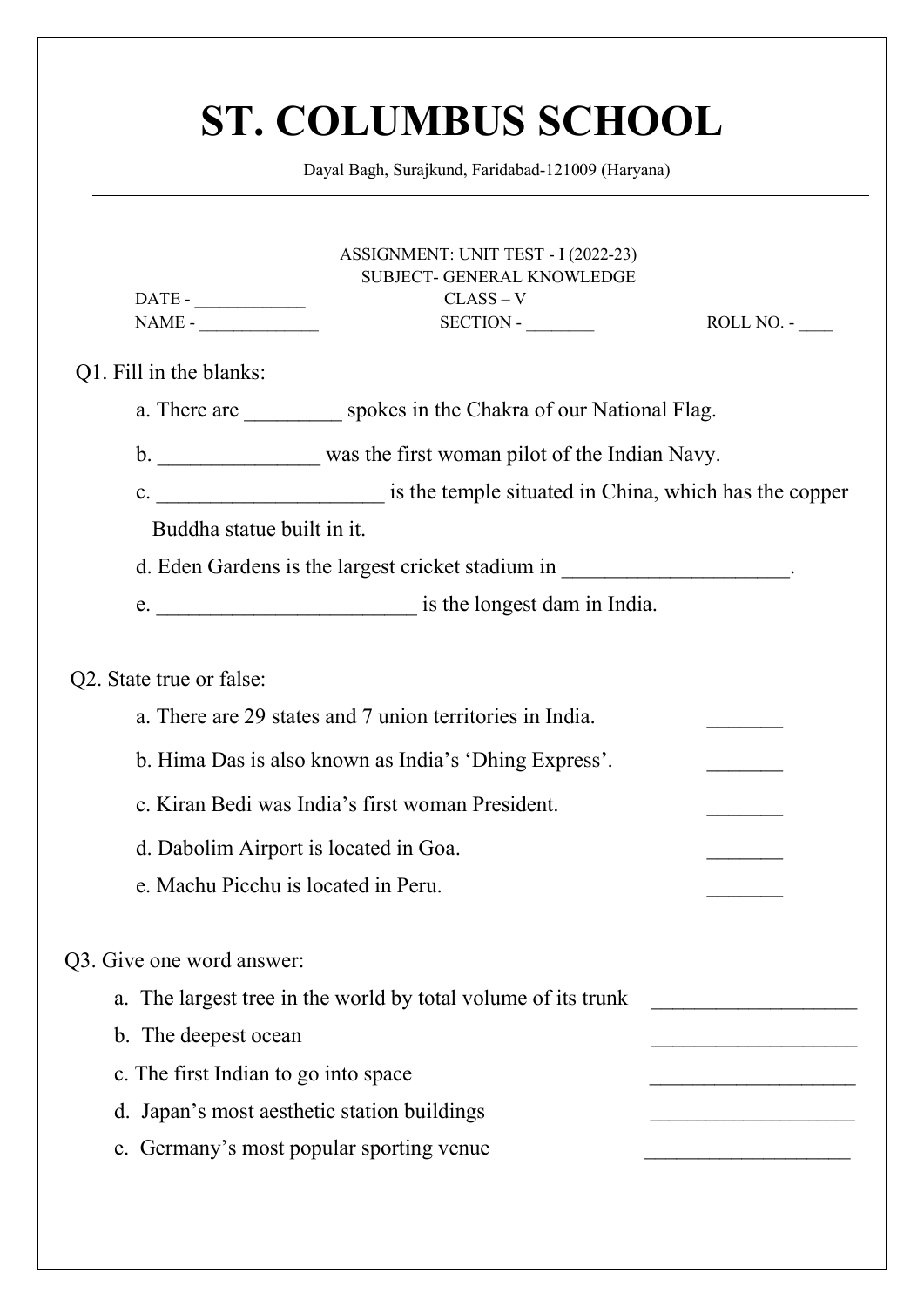## **ST. COLUMBUS SCHOOL**

Dayal Bagh, Surajkund, Faridabad-121009 (Haryana)

ASSIGNMENT: UNIT TEST - I (2022-23) **SUBJECT-HINDI**  $CLASS - V$ 

DATE -

 $NAME -$ 

 $SECTION -$ 

ROLL NO. -

## खण्ड क 'पठन कौशल'

## निम्नलिखित गदयांश को पढ़कर दिए गए प्रश्नों के उत्तर लिखिए।  $\overline{y}$ .1)

भारतीय संस्कृति विश्व की प्राचीनतम संस्कृतियों में से एक है। इसका मूल 'वैदिक' संस्कृति है। इस पर धीरे–धीरे अनेक धर्म, जाति, मत, संप्रदाय तथा आचार–विचारों का प्रभाव पडता है। आज जिस संस्कृति के दर्शन होते हैं वह अन्यों के गुणों को आत्मसात किए एक पुष्ट व संपन्न रूप है। हमारी संस्कृति में जीवन के सभी पहलूओं पर विचार किया गया तथा व्यक्ति, परिवार, समाज से लेकर राष्ट्रीय उत्थान तक के विभिन्न मार्ग दिखाए गए। भारतीय संस्कृति अपनी उदारता व सहिष्णुता के कारण आज भी विश्व को आकर्षित करती है। यहाँ विचारों की स्वतंत्रता है। समन्वय की भावना भारतीय संस्कृति की विशेषता है। इसी भावना के आधार पर सैकड़ों वर्षों से नवीन विचारों को आत्मसात किया जा रहा है। भारतीय संस्कृति आशावाद, धार्मिकता तथा अहिंसा की गुढ़ समर्थक है।

- (क) किस देश की संस्कृति सबसे प्राचीन है?
- भारतीय संस्कृति किन गुणों के कारण विश्व को आकर्षित करती है? (ख)
- <u>ਚ)</u>

 $\overline{3}$ )

भारतीय संस्कृति की क्या विशेषता है?  $(\pi)$ 

<u>ਚ.)</u>

ਚ.)

भारतीय संस्कृति में किन विचारों को आत्मसात किया जा रहा है? (घ)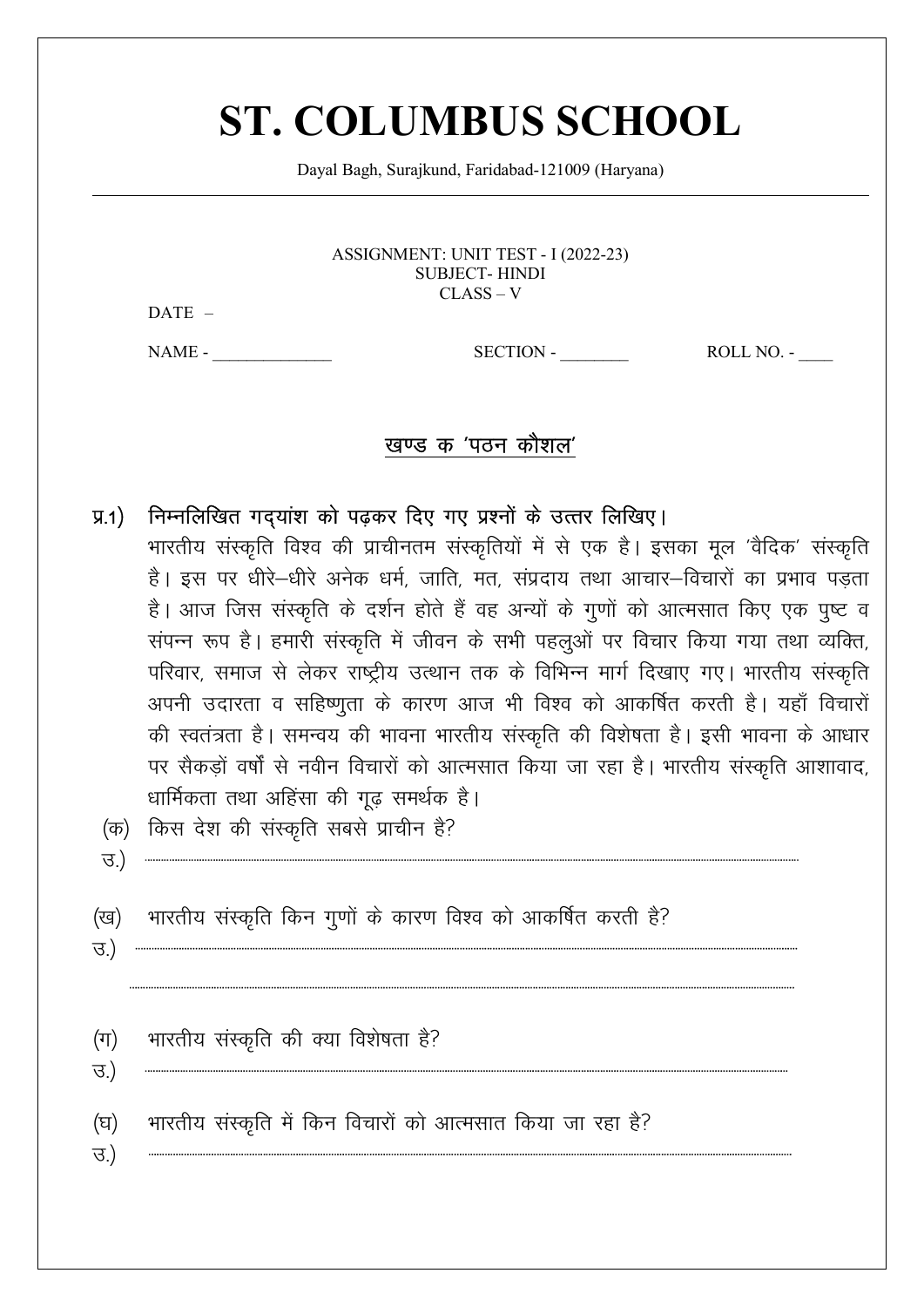| (ड.)               | 'हिंसा' तथा 'पतन' का विलोम शब्द गद्यांश से ढूँढकर लिखिए।                                                                                                                                                                                                                                                                                                                                                                                                             |
|--------------------|----------------------------------------------------------------------------------------------------------------------------------------------------------------------------------------------------------------------------------------------------------------------------------------------------------------------------------------------------------------------------------------------------------------------------------------------------------------------|
| <u>ਚ.)</u>         |                                                                                                                                                                                                                                                                                                                                                                                                                                                                      |
|                    | खण्ड ख 'साहित्य'                                                                                                                                                                                                                                                                                                                                                                                                                                                     |
| $\overline{4.2}$   | निम्नलिखित शब्दों के अर्थ लिखिए।                                                                                                                                                                                                                                                                                                                                                                                                                                     |
|                    | (क) अपराध<br>(ख) उदर                                                                                                                                                                                                                                                                                                                                                                                                                                                 |
|                    | (ग) आश्चर्य<br>(घ) अलौकिक<br>$\begin{minipage}{0.9\linewidth} \begin{tabular}{l} \hline \textbf{r} & \textbf{r} & \textbf{r} & \textbf{r} & \textbf{r} & \textbf{r} & \textbf{r} & \textbf{r} & \textbf{r} & \textbf{r} & \textbf{r} & \textbf{r} & \textbf{r} & \textbf{r} & \textbf{r} & \textbf{r} & \textbf{r} & \textbf{r} & \textbf{r} & \textbf{r} & \textbf{r} & \textbf{r} & \textbf{r} & \textbf{r} & \textbf{r} & \textbf{r} & \textbf{r} & \textbf{r} &$ |
|                    | (ड.) समक्ष<br>(च) सलाम                                                                                                                                                                                                                                                                                                                                                                                                                                               |
| $\overline{y}$ .3) | निम्नलिखित प्रश्नों के उत्तर लिखिए।                                                                                                                                                                                                                                                                                                                                                                                                                                  |
| (क)                | गुरु नानक ने मानव जाति को किसका संदेश दिया?                                                                                                                                                                                                                                                                                                                                                                                                                          |
| उ.)                |                                                                                                                                                                                                                                                                                                                                                                                                                                                                      |
| (ख)                | कैसी शिक्षा में गुरु नानक देव की रूचि नहीं थी?                                                                                                                                                                                                                                                                                                                                                                                                                       |
| ত.)                |                                                                                                                                                                                                                                                                                                                                                                                                                                                                      |
|                    |                                                                                                                                                                                                                                                                                                                                                                                                                                                                      |
| $(\pi)$            | मिनी अचानक खेल छोड़कर किसे पुकारने लगी?                                                                                                                                                                                                                                                                                                                                                                                                                              |
| $\mathcal{B}$ .)   |                                                                                                                                                                                                                                                                                                                                                                                                                                                                      |
| $\overline{y_4}$   | किसने कहा, किससे कहा?                                                                                                                                                                                                                                                                                                                                                                                                                                                |
| (क)                | ''तुम अपनी बेटी के घर चले जाओ।''                                                                                                                                                                                                                                                                                                                                                                                                                                     |
|                    |                                                                                                                                                                                                                                                                                                                                                                                                                                                                      |
| (ख)                | ''बाबू साहब'' आपकी बेटी कहाँ गई?''                                                                                                                                                                                                                                                                                                                                                                                                                                   |
|                    |                                                                                                                                                                                                                                                                                                                                                                                                                                                                      |
| $\overline{y}$ .5) | रिक्त स्थानों की पूर्ति कीजिए।                                                                                                                                                                                                                                                                                                                                                                                                                                       |
| (क)                |                                                                                                                                                                                                                                                                                                                                                                                                                                                                      |
|                    |                                                                                                                                                                                                                                                                                                                                                                                                                                                                      |
|                    |                                                                                                                                                                                                                                                                                                                                                                                                                                                                      |